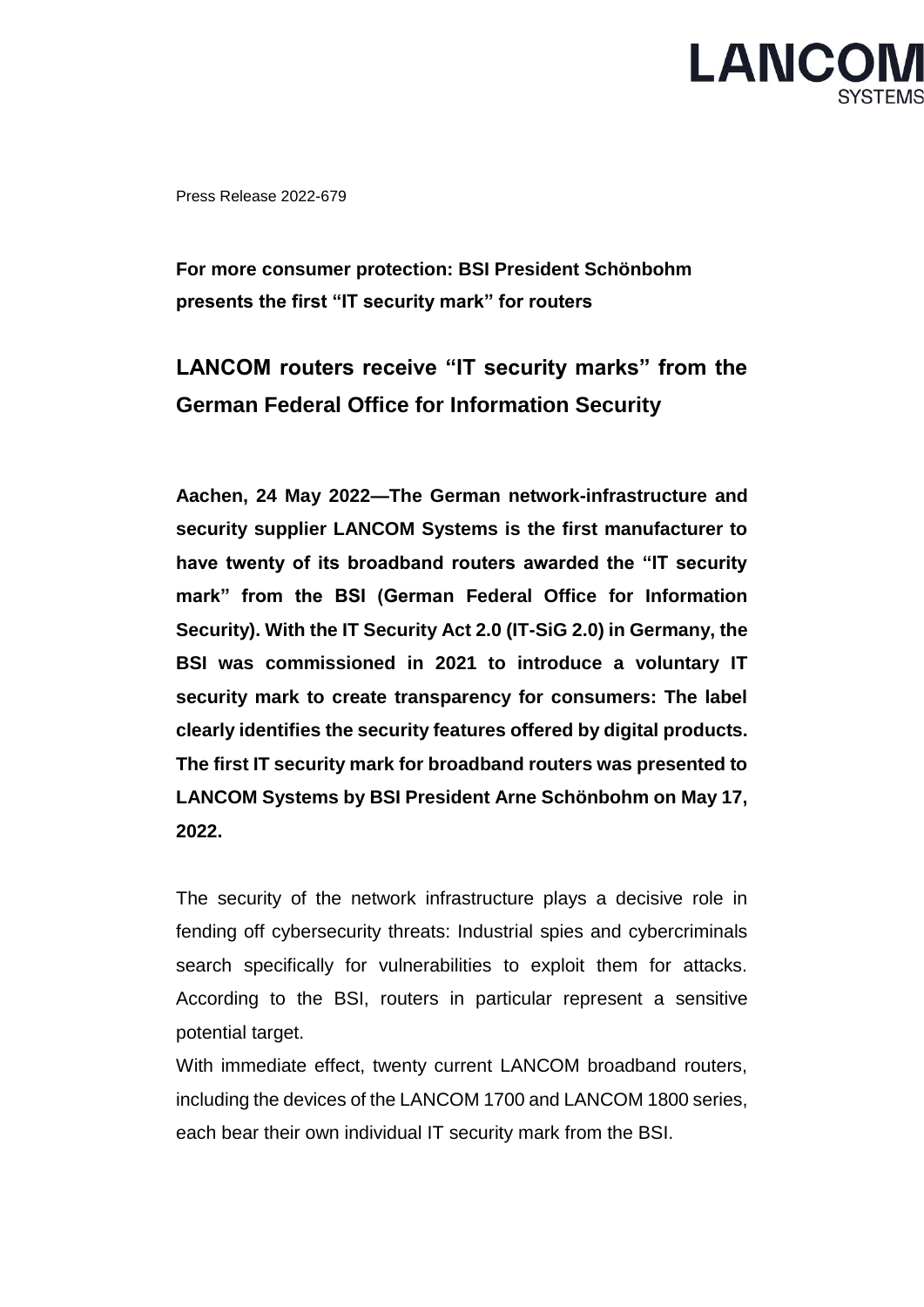

## **New label for more consumer protection**

The IT security mark is a voluntary label for IT products. It helps manufacturers to meet consumers' increasing needs for relevant information. The security features of IT products can be quickly identified by means of a BSI mark. This makes the products stand out in the market. Manufacturers declare that their products are equipped with specific security features that are based on relevant IT security standards. The manufacturer's submitted declaration is checked for plausibility by the BSI as part of the application process. After the mark has been issued, the BSI makes random and case-by-case checks on whether the requirements are met while the mark remains valid.

The IT security mark is additionally linked with product-related [information on the BSI website,](https://www.bsi.bund.de/DE/Themen/Unternehmen-und-Organisationen/IT-Sicherheitskennzeichen/it-sicherheitskennzeichen_node.html) which informs users about the security features, any current security problems, security updates, and any recommended actions.

"The BSI security mark gives consumers an easy way to recognize the security characteristics of IT products. The label also helps to raise the awareness of IT security in society. We are proud to be the first manufacturer of broadband routers to improve transparency about the IT security that our products promise with the help of the IT security mark," says **LANCOM CTO Christian Schallenberg**.

**BSI President Arne Schönbohm** adds: "The IT security mark is an important building block for better information security and consumer protection. It allows citizens to see at a glance when manufacturers